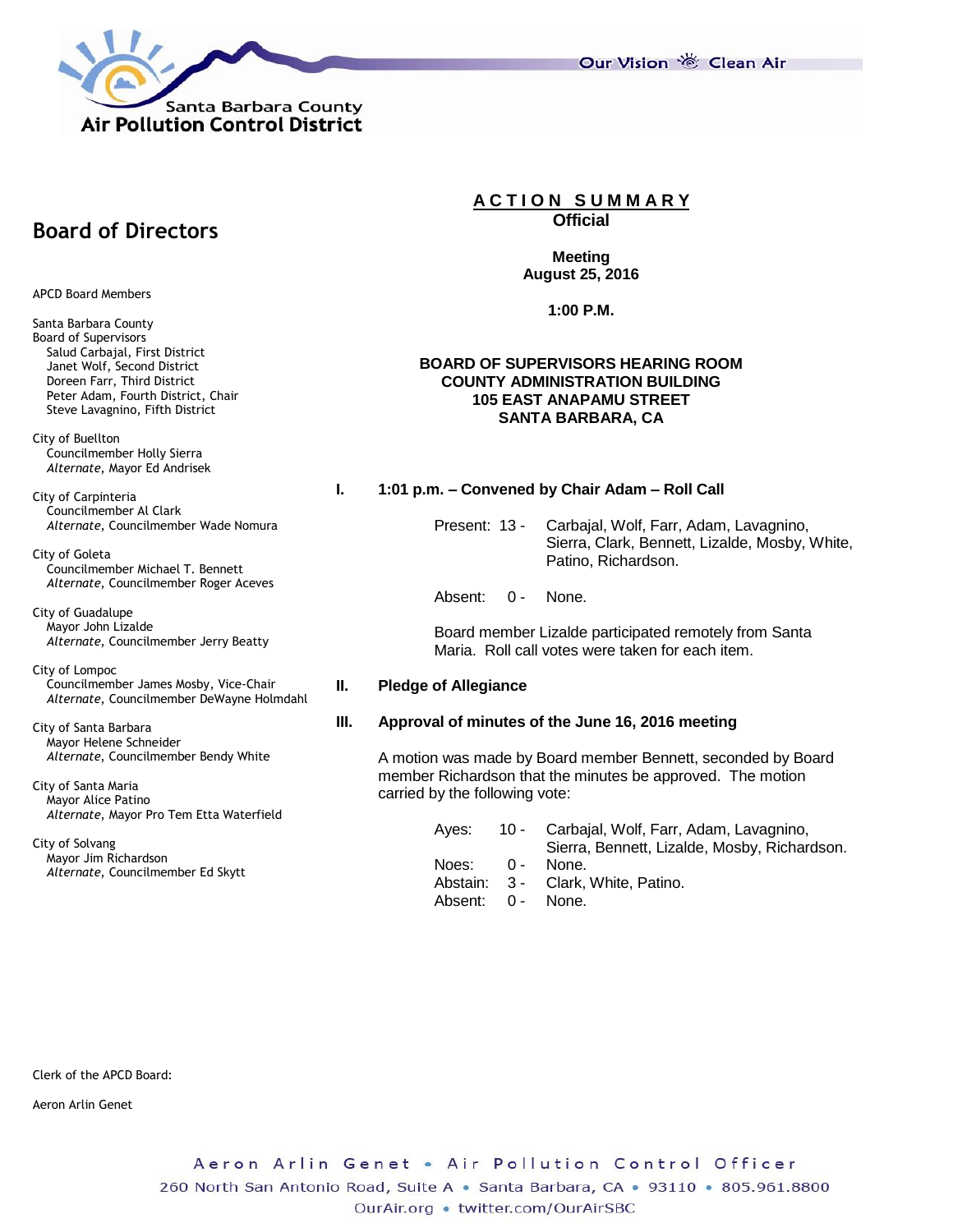# **IV. ADMINISTRATIVE ITEMS**

**Approved by vote on one motion. These items read only on request of Board members.**

#### **A-1) Receive and file the minutes from the March 9, 2016 meeting of the APCD Community Advisory Council.**

A motion was made by Board member Carbajal, seconded by Board member Patino that this matter be received and filed. The motion carried by the following vote:

Ayes: 13 - Carbajal, Wolf, Farr, Adam, Lavagnino, Sierra, Clark, Bennett, Lizalde, Mosby, White, Patino, Richardson. Noes: 0 - None. Abstain: 0 - None. Absent: 0 - None.

#### **A-2) Receive and file the summary of notices of violation issued and penalty revenue received during the months of June and July 2016.**

A motion was made by Board member Carbajal, seconded by Board member Patino that this matter be received and filed. The motion carried by the following vote:

Ayes: 13 - Carbajal, Wolf, Farr, Adam, Lavagnino, Sierra, Clark, Bennett, Lizalde, Mosby, White, Patino, Richardson. Noes: 0 - None. Abstain: 0 - None.

- Absent: 0 None.
- **A-3) Receive and file the following grant program related activity:**
	- **a) Summary of the emission-reduction grant agreements approved by the Air Pollution Control Officer for the period of June 2, 2016 through August 10, 2016 in accordance with Board Resolution Number 09-14, including:**

**i) City of Guadalupe – Electric Vehicle Charging Station; and**

#### **b) An update on the Old Car Buy Back Program for vehicles retired during the period of May 1, 2016 through August 1, 2016.**

A motion was made by Board member Carbajal, seconded by Board member Patino that this matter be received and filed. The motion carried by the following vote:

|                    | Ayes: 13 - Carbajal, Wolf, Farr, Adam, Lavagnino, Sierra, Clark, Bennett, Lizalde,<br>Mosby, White, Patino, Richardson. |
|--------------------|-------------------------------------------------------------------------------------------------------------------------|
| Noes: 0 - None.    |                                                                                                                         |
| Abstain: 0 - None. |                                                                                                                         |
| Absent: 0 - None.  |                                                                                                                         |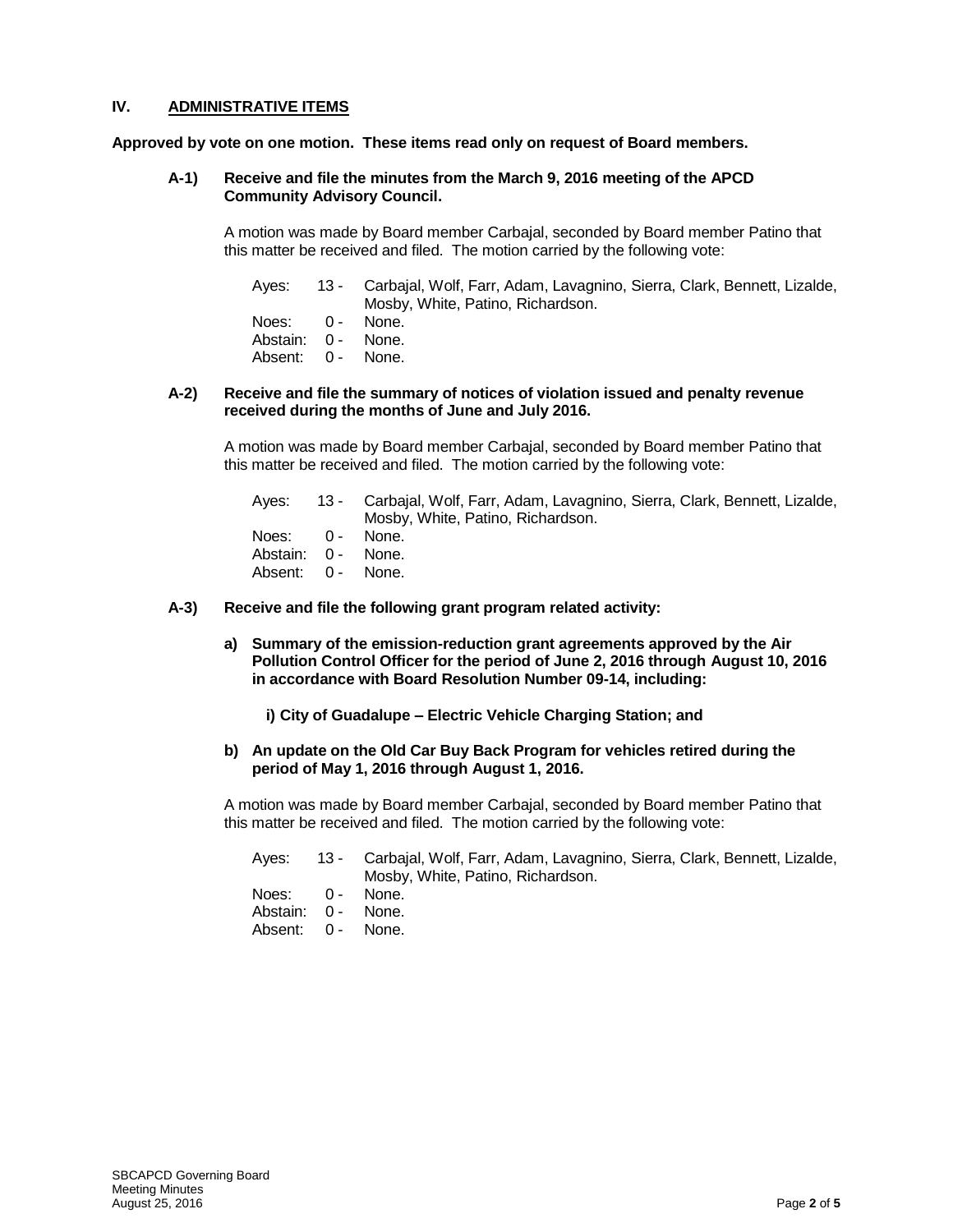#### **A-4) Adopt a Resolution delegating authority to the Air Pollution Control Officer to amend, enter into, and renew contracts for multiple employee benefit insurance plans to become effective January 1, 2017 for the 2017 calendar year.**

A motion was made by Board member Carbajal, seconded by Board member Patino that this matter be approved. Adopted APCD Resolution No. 16-06. The motion carried by the following vote:

Ayes: 13 - Carbajal, Wolf, Farr, Adam, Lavagnino, Sierra, Clark, Bennett, Lizalde, Mosby, White, Patino, Richardson.

| Noes:    | $0 -$ | None. |
|----------|-------|-------|
| Abstain: | $0 -$ | None. |
| Absent:  | $0 -$ | None. |

**A-5) Approve a resolution adopting amendments to the Santa Barbara County Air Pollution Control District Conflict of Interest Code that reflect revised job classifications approved by the Board since the last code amendment in 2014.**

A motion was made by Board member Carbajal, seconded by Board member Patino that this matter be approved. Adopted APCD Resolution No. 16-07. The motion carried by the following vote:

| Aves:              | 13 - Carbajal, Wolf, Farr, Adam, Lavagnino, Sierra, Clark, Bennett, Lizalde,<br>Mosby, White, Patino, Richardson. |
|--------------------|-------------------------------------------------------------------------------------------------------------------|
| Noes: 0 - None.    |                                                                                                                   |
| Abstain: 0 - None. |                                                                                                                   |
| Absent: 0 - None.  |                                                                                                                   |

#### **A-6) Approve and authorize the Chair to execute a test rental and use agreement with Cooperative Personnel Services for the purpose of reviewing potential candidate selection devices for upcoming recruitments for an amount not to exceed \$10,000.**

A motion was made by Board member Carbajal, seconded by Board member Patino that this matter be approved. The motion carried by the following vote:

Ayes: 13 - Carbajal, Wolf, Farr, Adam, Lavagnino, Sierra, Clark, Bennett, Lizalde, Mosby, White, Patino, Richardson. Noes: 0 - None. Abstain: 0 - None. Absent: 0 - None.

# **V. PUBLIC COMMENT PERIOD**

**Persons desiring to address the APCD Board on any subject within the jurisdiction of the Board that is not included as part of the agenda must complete and deliver to the Clerk the "Request to Speak" form which is available at the Hearing Room entrance prior to the commencement of this comment period. Comments shall be limited to fifteen minutes, divided among those desiring to speak, but no person shall speak longer than three minutes.**

There were no public comments.

# **VI. DIRECTOR'S REPORT**

Received Director's Report.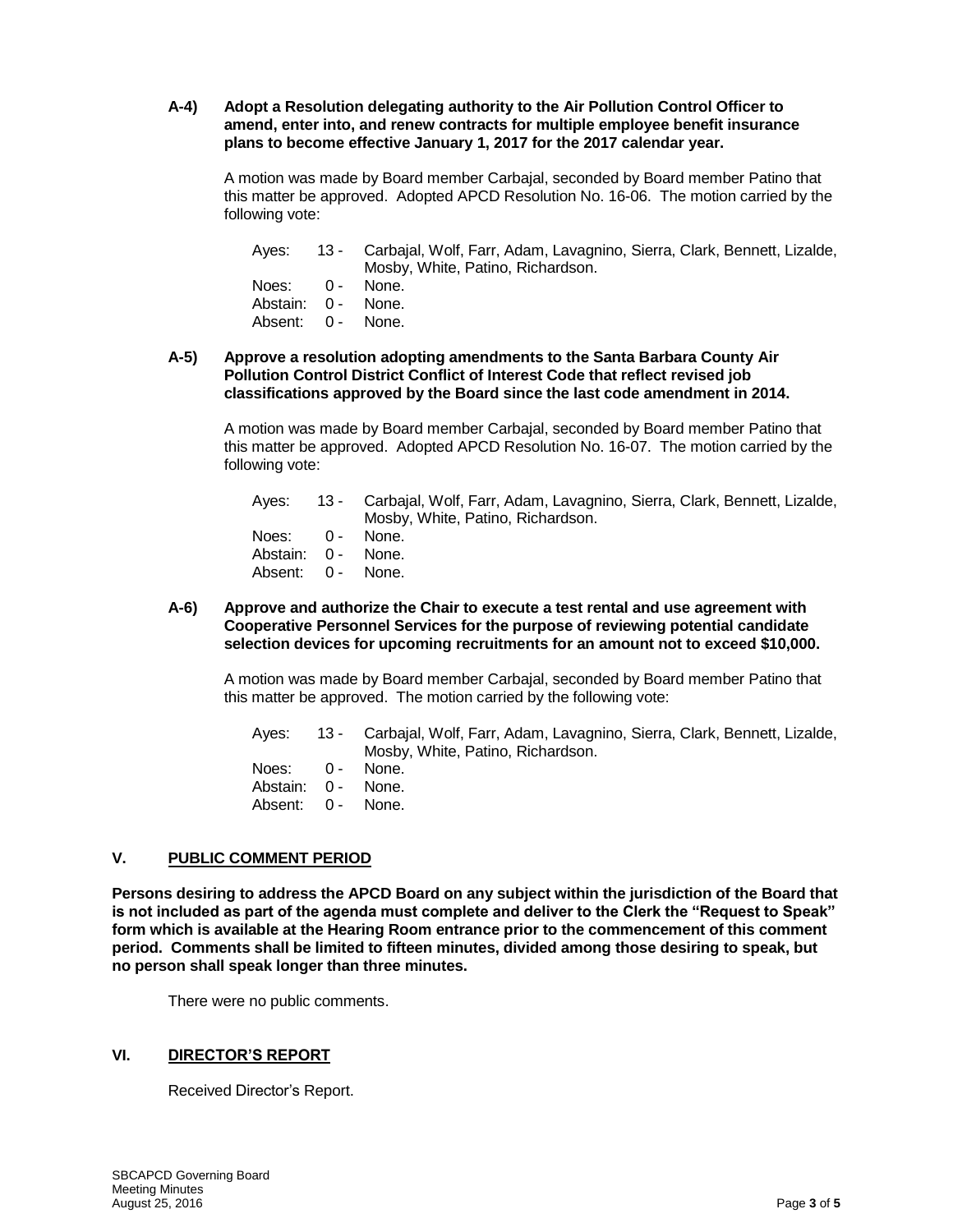#### **VII. DISCUSSION ITEMS**

- **1) Hearing: Consider recommendations as follows:** 
	- **a) Hold a public hearing to receive testimony on the below listed rules and on the Environmental Impact Report for the proposed rule revisions:**
		- **i. Rule 102. Definitions;**
		- **ii. Rule 105. Applicability;**
		- **iii. Rule 202. Exemptions to Rule 201;**
		- **iv. Rule 204. Applications;**
		- **v. Rule 801. New Source Review – Definitions and General Requirements;**
		- **vi. Rule 802. New Source Review;**
		- **vii. Rule 803. Prevention of Significant Deterioration;**
		- **viii. Rule 804. Offsets;**
		- **ix. Rule 805. Air Quality Impact Analysis, Modeling, Monitoring, and Air Quality Increment Consumption;**
		- **x. Rule 806. Emission Reduction Credits;**
		- **xi. Proposed New Rule 809. Federal Minor Source New Source Review;**
		- **xii. Rule 1301. Part 70 Operating Permits – General Information;**
	- **b) Adopt a Resolution which will result in the following actions:**
		- **i. Certify that the Final Environmental Impact Report prepared for the Amendment of Regulation VIII – New Source Review, and Other Associated Rules has been prepared in compliance with the California Environmental Quality Act (CEQA), was reviewed and considered by the Board prior to approving the proposed rule revisions, and the Final Environmental Impact Report reflects the Board's independent judgment and analysis;**
		- **ii. Adopt the CEQA Findings;**
		- **iii. Adopt the associated Rule Findings in support of the proposed rules pursuant to Health and Safety Code Section 40727 regarding necessity, authority, clarity, consistency, nonduplication, and reference; and**
		- **iv. Adopt all proposed rules.**

Hearing held, testimony received. A motion was made by Board member Farr, seconded by Board member Carbajal that this matter be approved. Adopted APCD Resolution No. 16-08. The motion carried by the following vote:

|                    | Ayes: 13 - Carbajal, Wolf, Farr, Adam, Lavagnino, Sierra, Clark, Bennett, Lizalde, |
|--------------------|------------------------------------------------------------------------------------|
|                    | Mosby, White, Patino, Richardson.                                                  |
| Noes: 0 - None.    |                                                                                    |
| Abstain: 0 - None. |                                                                                    |
| Absent: 0 - None.  |                                                                                    |